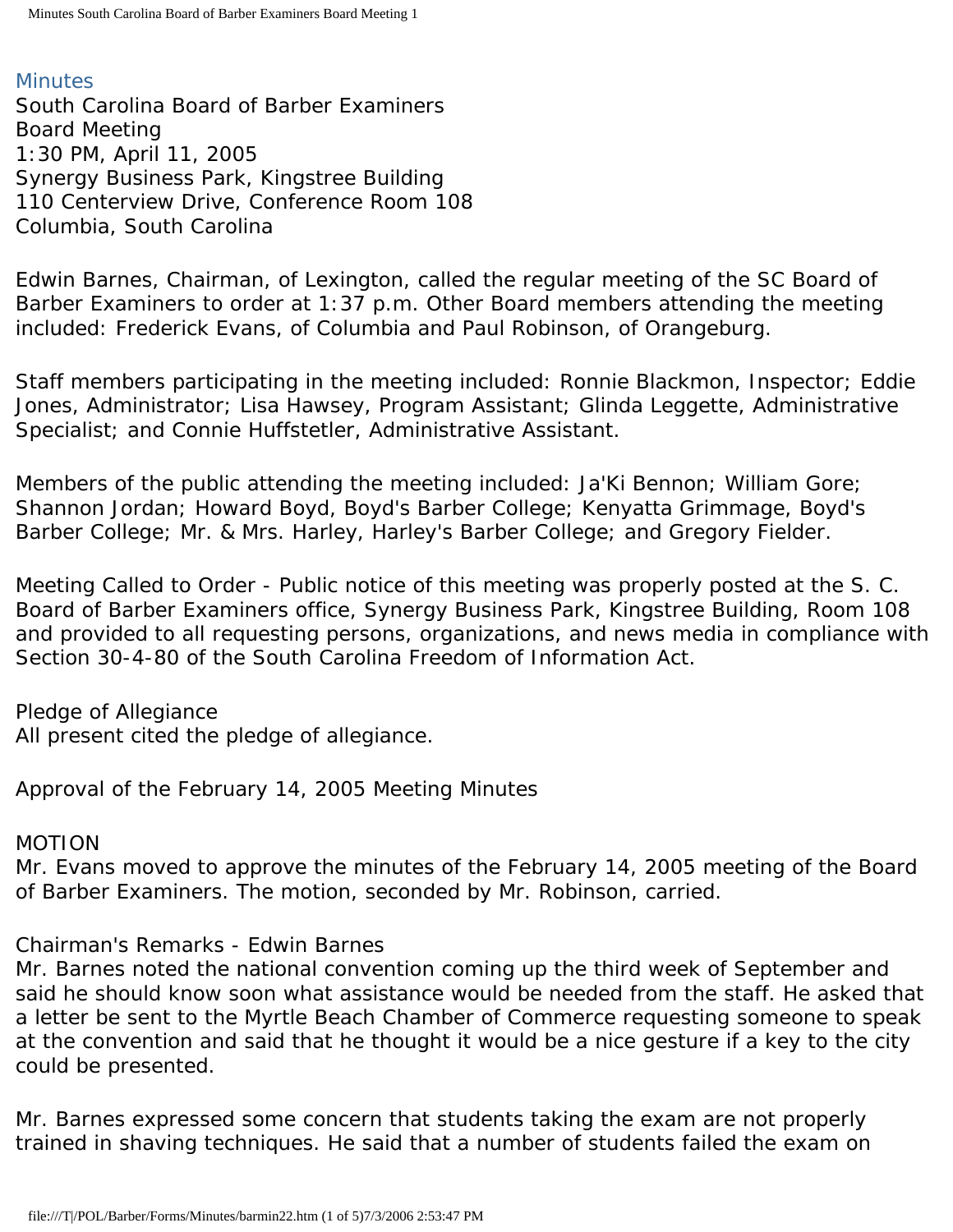shaving and that he had demonstrated to some of the instructors the proper method.

Administrator's Remarks, For Information - Eddie Jones Exam Results for February and March 2005 The members were presented, for their information, the exam results for February and March, 2005.

Advisory Opinions, If Needed, Office of General Counsel There were no advisory opinions for the April 11, 2005 meeting.

Legislative Update, If Needed, Legislative Liaison Office Mr. Jones noted that legislation was pending regarding the registration of hair braiders by the Barber Board.

Unfinished Business There was no unfinished business for the April 11, 2005 meeting.

New Business

Laser Grade Testing for Barber Exam

Mr. Howard Boyd and Kenyatta Grimmage, of Howard's Barber College, appeared before the Board to propose that the school be allowed to serve as a test site for a computer exam for the written test for barbers. They noted that this would be more convenient for students in the Charleston area by reducing the time and expense of traveling to Columbia.

After discussion among the Board members, it was decided to consider the matter in Executive Session.

Approval of Third Student Permits

William Gore

Mr. Gore stated that he had been unable to complete his training due to working full-time as a truck driver. He explained that if given a third permit, he planned to attend Harley Barber College. The members reminded Mr. Gore that he would need to complete his training with the third permit, because another would not be issued.

MOTION

Mr. Robinson moved to approve a third student permit for Mr. Gore. The motion was seconded by Mr. Evans and carried.

Britt Brayboy Mr. Brayboy failed to appear before the Board.

Angela Moore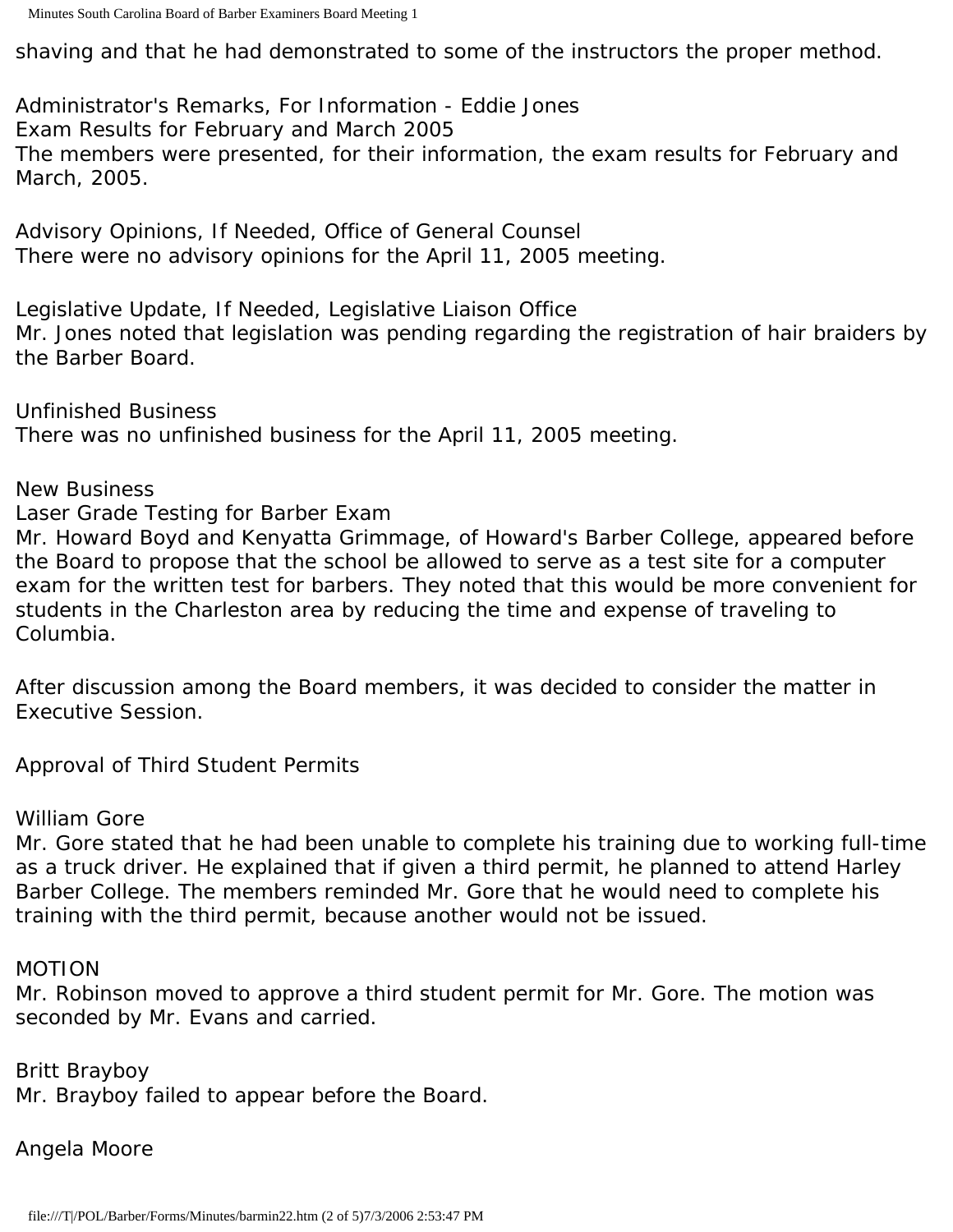Ms. Moore did not appear before the Board.

#### Ja'Ki D. Bennon

Mr. Moore advised the Board the he needed a third permit to complete his training at The Brothers Barber Shop. He stated that he had approximately 400 hours remaining.

### MOTION

Mr. Evans made a motion to approve a third student permit for Mr. Bennon. The motion was seconded by Mr. Robinson and carried.

James Carter

Mr. Carter failed to appear before the Board.

## Shannon Jordan

Mr. Jordan appeared before the Board to request a third student permit in order that he may transfer from Howard's Barber College to an OJT instructor. He explained that he has a provisional driver's license and the distance to the school is farther than he can travel. He wants to train under Kenneth Colson at K&K Barber Shop to complete his hours.

## MOTION

Mr. Evans moved to approve a third student permit for Mr. Jordan, pending satisfactory completion of all required paperwork and staff approval of the application. Mr. Robinson seconded the motion, which carried.

## Public Comments

Gregory Fielder commented that he was concerned about what he considers leniency by the Board regarding examinations and the remarks made by Mr. Barnes about demonstrating shaving at the Barber Exam. Mr. Barnes advised Mr. Fielder that what he said was that he had assisted instructors in the proper shaving technique after their students had already failed the exam. He reiterated that he was not teaching shaving, but simply showing the instructors the method they should be teaching their students. Mr. Fielder apologized for misunderstanding what Mr. Barnes had said.

Mr. Fielder also asked for clarification of the hours required to train as an OJT student. Mr. Barnes explained that the statute allows an average 20 hours a week as part-time student.

Mr. Evans responded to Mr. Fielder's remarks about leniency by the Board stating that the Board takes into consideration that the students should be at entry level, not at the same skill level as someone who has been barbering for a number of years. He added that few would pass the test if they did not make such allowances.

## Executive Session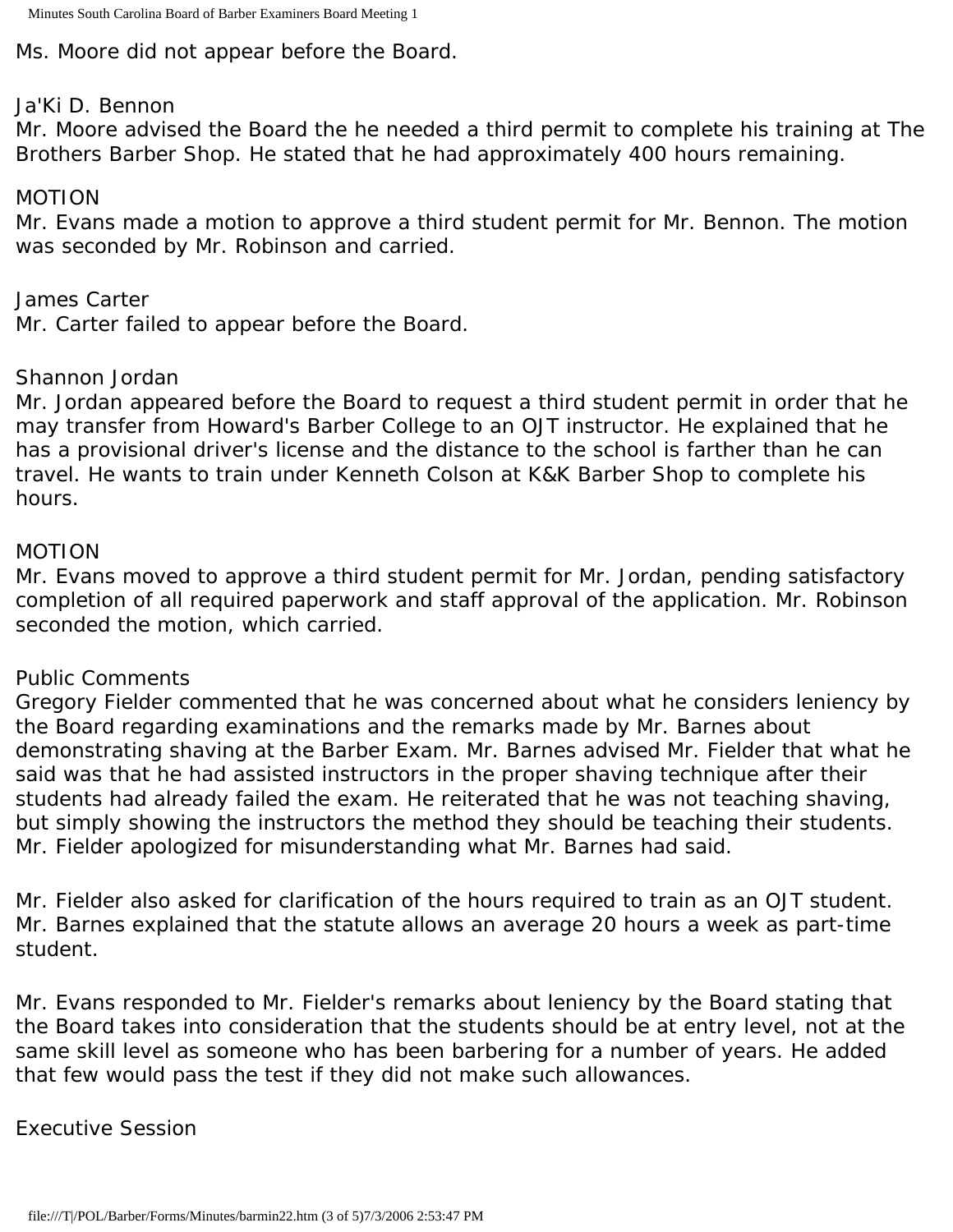#### MOTION

Mr. Evans moved to enter Executive Session to consider disciplinary and contractual matters. Mr. Robinson seconded the motion, which carried unanimously.

Return to Public Session

#### MOTION

Mr. Evans moved to return to public session. Mr. Robinson seconded the motion, which carried unanimously.

April 11, 2005 DRC Report

#### MOTION

Mr. Robinson moved to approve the April 11 DRC Report. Mr. Evans seconded the motion, which carried unanimously.

Ronnie Blackmon suggested that the Board consider naming and alternate hearing officer for the DRC. He commended Ms. Thelma Robinson on the excellent job she does but said there might be a time when, due to reasons beyond her control, she could not attend the DRC hearing.

#### MOTION

Mr. Evans moved to appoint Don Norris as an alternate DRC hearing officer. He then amended the motion to remove the name and to state that a former Board member be contacted to serve as an alternate. Mr. Robinson seconded the motion as amended. The motion carried.

### Howard's Barber College - Howard Boyd

Mr. Evans advised Mr. Boyd that, after deliberation in Executive Session, the Board feels it would be a conflict of interest to allow a school to serve as a testing facility for the barber exam. He further stated that the Board agrees that a computer test would be an appropriate option to offer students and will pursue the possibility of implementing such a test throughout the state.

The Board members asked Mr. Jones to contact Laser Grade regarding offering a computer test for the Barber Exam.

Mr. Robinson asked about the status of the matter of three-year permits for students at the Beaufort-Jasper Academic Center for Excellence. Mr. Evans stated that it was going to be handled by Randy Bryant and Sharon Dantzler. Mr. Jones said that Ms. Dantzler had not advised him of anything to report or present regarding the matter and he would follow up with her before the next meeting.

### Adjournment